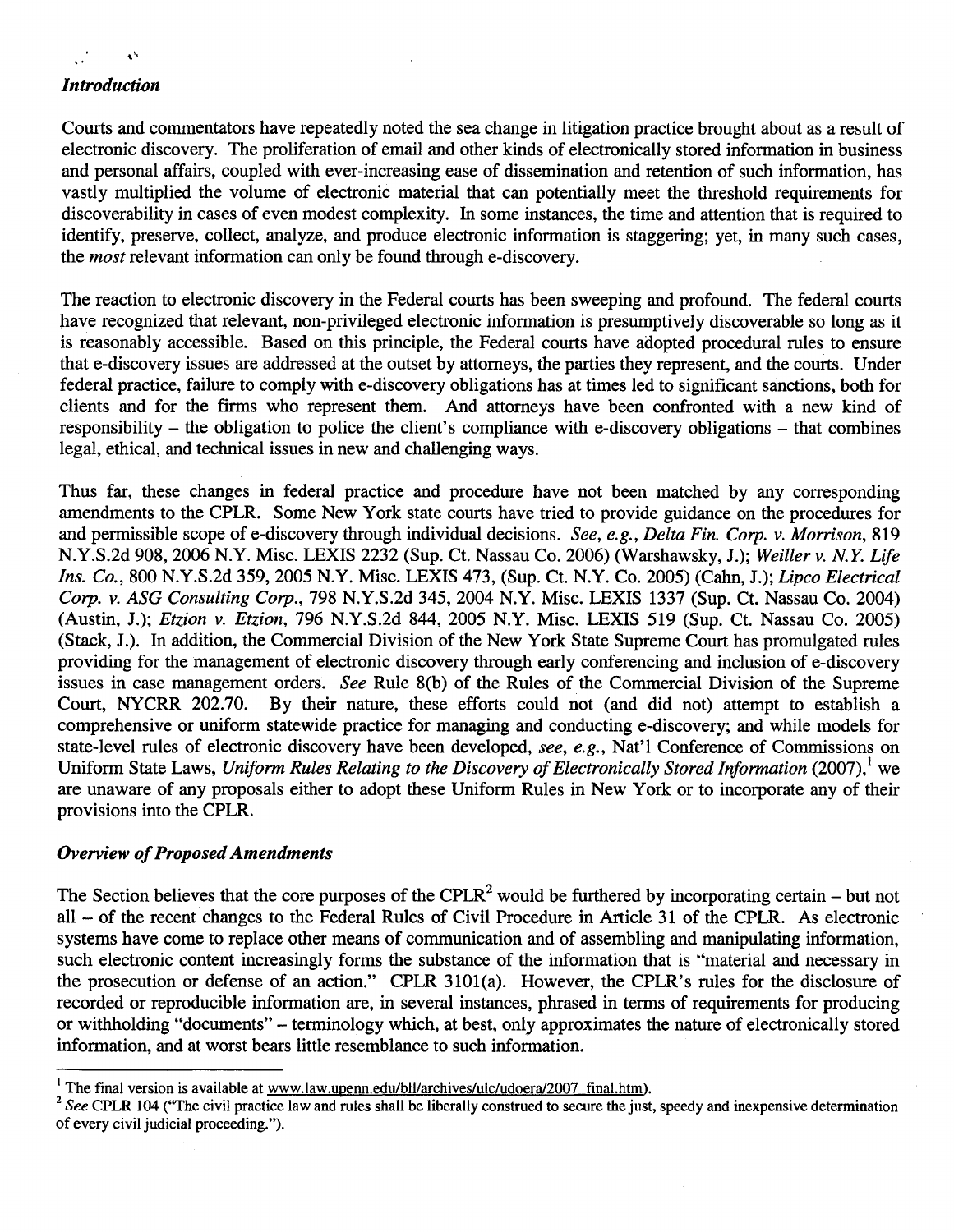The proposed amendments modify the CPLR to recognize and reflect this reality by explicitly acknowledging that electronically stored information falls within the realm of potentially discoverable information, and clarifying that the *sui generis* nature of electronically stored information requires rules that differ in several particulars from the rules for production of traditional hard copy "documents." Of particular importance, the proposed amendments seek to achieve three principal goals:

(i) to encourage litigants to discuss the format and scope of electronic discovery early in the discovery process. The prevalence of electronically stored information raises issues regarding the format of production that are without precedent in the realm of "hard copy" discovery. These may include concerns such as (i) the presence of "metadata" which, if produced, may disclose privileged information, giving rise to questions regarding the viability of production in the format in which electronic data is originally stored and, relatedly, (ii) the potential for disputes over incompatibility or loss of functionality in cases where parties convert electronically stored information to different formats in order to avoid disclosure of privileged information. While many cases will not involve voluminous or complex discovery, in cases where substantial and/or diverse electronic production is anticipated, a failure to achieve agreement on the scope and format of production before parties make their production may result in costly and wasteful production efforts, as well as needless discovery disputes. The proposed amendments seek to avoid such problems by encouraging parties to identify scope-of-production disputes and format preferences early enough in the process so that these issues can be resolved before the parties collect and produce electronically stored materials;

(ii) to provide reasonable procedures for addressing the special problems associated with electronically stored information which, while still in a litigant's possession, custody, or control, is not reasonably accessible. Enterprises that create and store electronic information often retain data which, for a variety of reasons, is not maintained in "live" format on the enterprise's computer systems and cannot be made accessible without considerable effort or expense. Examples may be as varied as stored data that was designed for use with out-ofdate hardware or software, back-up data that is kept only for emergency recovery purposes, or data that can only be accessed through costly recovery or programming efforts. While the proposed amendments are not intended to modify in any way the court's authority pursuant to CPLR 3103(a) to issue a protective order "denying, limiting, conditioning or regulating the use of any disclosure device," the likelihood of disputes regarding the discoverability of relatively inaccessible data makes it desirable to establish a framework for the early identification of such data coupled with procedures for determining whether and under what circumstances discovery of such data may be required and a deferral of any obligation to search, produce, or formulate objections related to relatively inaccessible material absent a determination of a reasonable means of access to such materials.

(iii) to recognize, as did the drafters of the Federal Rules, that "a distinctive feature of computer operations" is "the routine alteration and deletion of information that attends ordinary use. Many steps essential to computer operation may alter or destroy information, for reasons that have nothing to do with how that information might relate to litigation. As a result, the ordinary operation of computer systems creates a risk that a party may lose potentially discoverable information without culpable conduct on its part." *See* Advisory Committee Notes to 2006 Amendment adding Fed. R. Civ. P. 37(f). In light of this ubiquitous feature of computer systems, the proposed amendments clarify that the loss of data through the "routine, good-faith operation of an electronic information system" should not be an occasion for sanctions, "absent exceptional circumstances." Of course, the rule is not intended to prevent a party or a court from addressing any individual situation where good faith is in doubt.

Specifically, the proposed amendments would modify Article 31 in the following ways: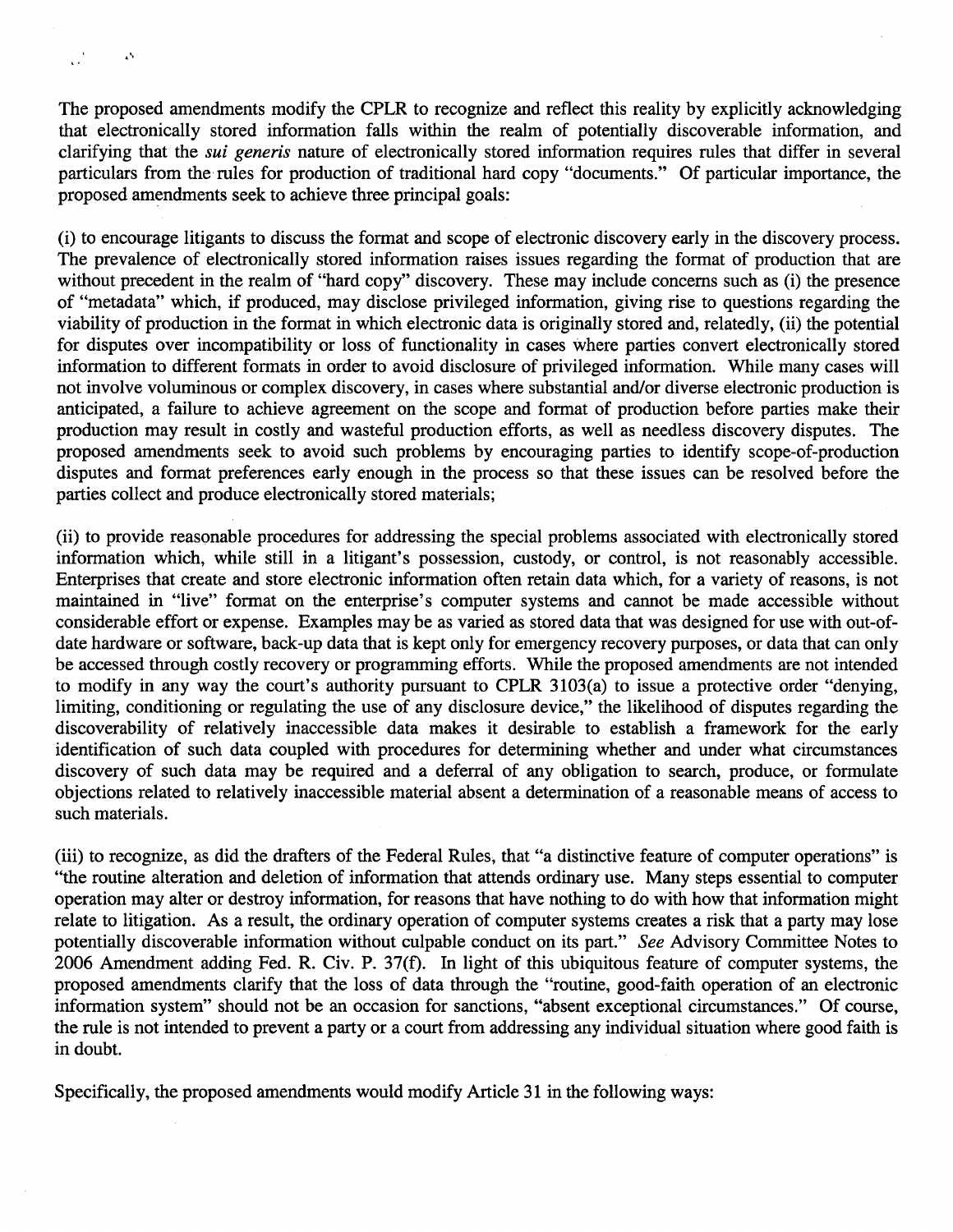\* CPLR 3120(1)(i) would be modified to explicitly recognize "electronically stored information" as a category of potentially discoverable information, along with "documents" or "things";

 $\mathcal{L}$ 

 $\Lambda$ 

\* CPLR 3120(2) would be modified to permit a party seeking discovery of electronically stored information to request production of such information in one or more specifically designated forms;

\* CPLR 3122(a) would be modified (i) to permit a party, when objecting to a request for electronically stored information, to include any specific objection the party has to a requested form of production; (ii) to require the objecting/responding party to designate the form or forms in which the party proposes to produce electronically stored information, in cases where such party has objected to the requested form or forms of production, or where no particular forms of production were specified in the request; and (iii) to clarify that, absent a court order, a party need not provide disclosure of electronically stored information that is not reasonably accessible due to undue burden or cost, and to provide a balanced procedure for handling disputes as to whether such information is reasonably accessible;

\* CPLR 3122 would be further amended to add a new CPLR 3122(e) specifying that, as a general practice, (i) production of electronically stored information shall be made either in the form in which such information is ordinarily maintained, or in a form that is reasonably useable by the party requesting such discovery, and (ii) a party need not produce electronically stored information in more than one form;

\* CPLR 3122(b) would be amended to extend its provisions for identification of withheld materials to the production of electronically stored information;

\* CPLR 3126 would be amended to include a limitation on sanctions in cases where information is lost through the routine, good-faith operation of an electronic information system; and

\* CPLR 3131 would be amended to include electronically stored information among the types of materials that a party may request as a supplement to interrogatories.

The proposed amendments are intended primarily to clarify the treatment of electronically stored information in civil disclosure proceedings conducted prior to the filing of a note of issue. These amendments are not intended to expand or restrict the scope of information that might otherwise be accessible in other contexts, such as by issuance of a trial subpoena pursuant to Article 23 or through subpoenas in aid of enforcement issued pursuant to CPLR 5223 or 5224. In light of the volume and complexity of materials that are now retained in electronic format, it is anticipated that counsel would normally attempt to access such information through requests for disclosure under Article 31, and that attempts to do so through service of a trial subpoena may be more vulnerable to objection on various grounds. However, in particular cases, a party might legitimately require production of electronically stored information for purposes of trial, and the present amendments do not preclude such a result.

## *Federal Rules Changes Not Included in the Proposed Amendments to the CPLR.*

While the above modifications are both desirable and feasible, the proposed amendments do not incorporate the Federal Rules' e-discovery amendments in their entirety into the CPLR. In particular, this proposal does not include provisions comparable to the following federal e-discovery amendments:

\* *Case Management Procedures:* Rules 16 and 26(f) of the Federal Rules of Civil Procedure establish an early case management conferencing procedure under which issues concerning electronic discovery must be discussed among the parties and with the court at the outset of the discovery period. There is no CPLR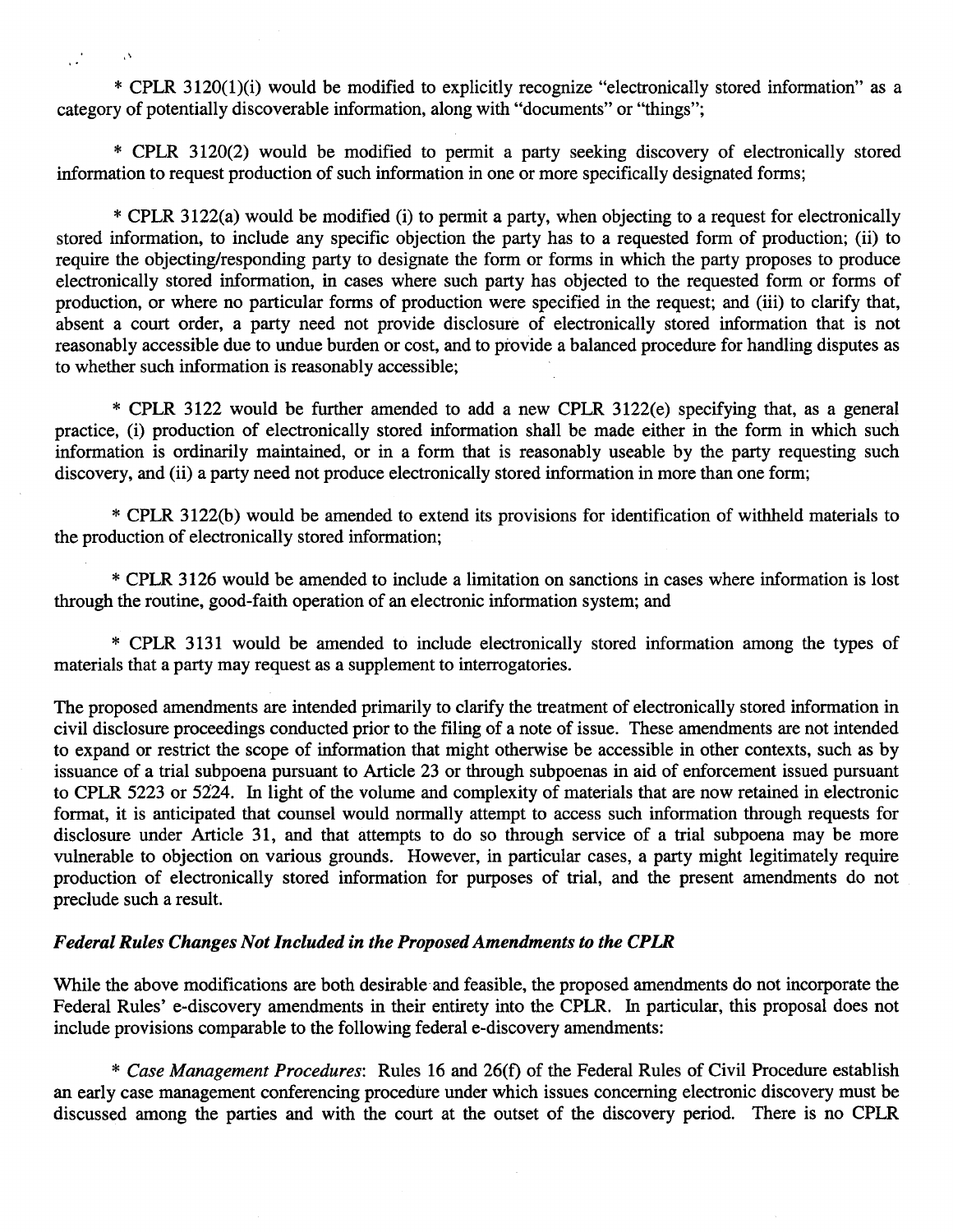analogue to Federal Rule 16's procedure for early case conferencing. Instead, case management procedures are treated in the uniform rules applicable to various branches or divisions of the state court system, or at times in practice rules promulgated by particular courts or justices. While the proposed amendments seek to encourage litigants to address electronic discovery issues early in the litigation, given the absence of an existing CPLR framework for case management conferences, the proposed amendments contain no analogue to the recent amendments to Rules 16 and 26(f) of the Federal Rules.

*\*Modifications to Initial Disclosure Requirements:* Similarly, there is no CPLR analogue to Federal Rule 26(a)'s procedures for initial disclosures, and thus there is no readily adaptable framework within the CPLR through which to require early identification of electronically stored information that may be relevant to the prosecution or defense of the action.

\* *Procedures for Disputes Regarding Inadvertent Production of Privileged Documents:* Federal Rule 26(b)(5)(B) requires that, in cases where a producing party notifies a receiving party of an inadvertent production of privileged material, the receiving party must "return, sequester, or destroy" pending resolution of the claim of privilege. These mandates are substantially similar to a New York attorney's ethical obligations upon receipt of inadvertently produced privileged materials. *See* N.Y. City Bar Ass'n, Comm. on Professional and Judicial Ethics, Formal Op. 2003-04. In addition, the New York cases presently establish reasonably clear standards and procedures for determining claims of inadvertent production of privileged material. *See, e.g., New York Times v. Lehrer McGovern Bovis, Inc.,* 752 N.Y.S.2d 642 (1st Dep't 2002); *Delta Fin. Corp. v. Morrison,* 819 N.Y.S.2d 425, 2006 N.Y. Misc. LEXIS 1083 (Sup. Ct. Nassau Co. 2006). Accordingly, there is not a present need to adopt a CPLR analogue to Federal Rule 26(b)(5)(B).

## *Specific Amendments to the CPLR*

 $, \mathbf{t}$ 

 $\mathbb{R}^3$ 

The full text of the proposed amendments is set out in the Appendix. Following is a discussion of the amendments individually and in relation to one another.

# 1. Identification Of Electronically Stored Information As A Separate Category Of Potentially Discoverable Information.

The proposed amendment modifies CPLR 3120(1)(i) to state that a request may seek discovery of "electronically stored information" as well as "documents" or "things."

While in some instances electronically stored information shares the characteristics of "documents," very often there is no such correspondence; and even in cases where the two categories are most similar, there are real differences between them that cannot be ignored. The proposed amendment creates a starting point for addressing these differences by identifying electronically stored information as a category unto itself, distinct from "documents" or "things."

# 2. Establishment Of Procedures For Specifying The Preferred Form(s) Of Production, And For Objecting To Requests For Production In Particular Forms.

The proposal amends CPLR 3120(2) to permit a requesting party to specify the form or forms of production in which the party wishes to receive electronically stored information, by adding the following language to that section: *"The notice or subpoena may specify the form or forms in which electronically stored information is to be produced."*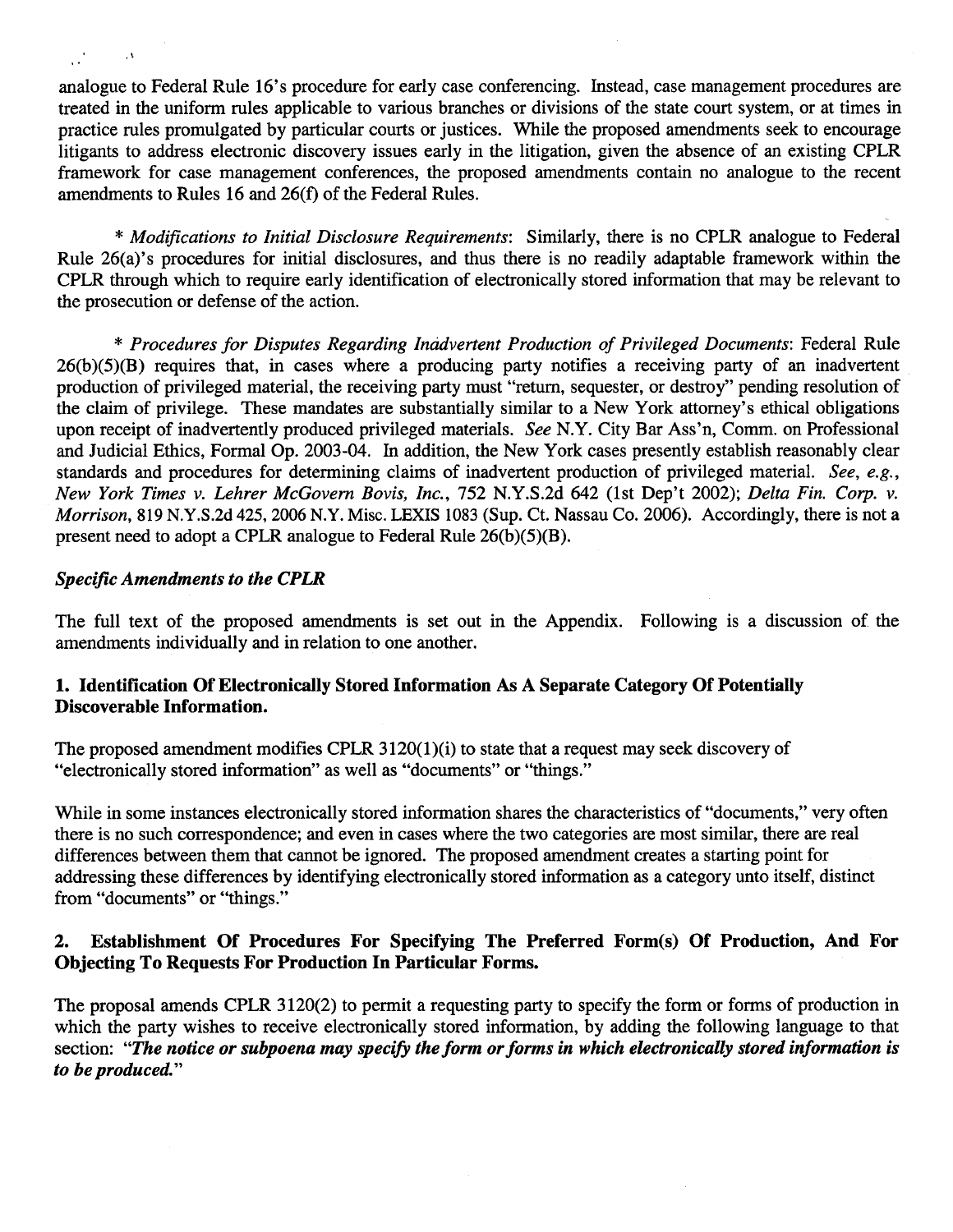Correspondingly, the proposal amends CPLR 3122(a) to permit the responding party to object to the requested form or forms of production by specifying that the responding party's objections may include *"an objection to the requested form or forms for producing electronically stored information.*" As an inducement to the early identification of the form(s) in which the parties wish production to be made, the proposal further amends CPLR 3122(a) to provide that "If *objection is made to the requested form or forms for producing electronically stored information, or* if *no form was specified in the request, the responding party must state the form or forms it intends to use."* 

·'

The proposed amendments generally incorporate corresponding language from Federal Rule 34(b) into appropriate subsections of the CPLR. The Federal amendments were intended to encourage early identification and resolution of any disputes as to the form of production of electronically stored information. Because the form of electronic storage can have a material effect on the receiving party's ability to search, read, review, or access electronic information, or to assoeiate such information with related materials, courts and litigants have a mutual interest in establishing rules that will (i) permit parties who wish to receive electronic information in particular formats to request such formats at the outset, (ii) permit responding parties to object to such request, if there is a reasonable basis to do so, and (iii) clarify the form(s) of production that are to be used *before* the responding party actually undertakes to produce the electronically stored information.

Following the Federal Rules changes, the proposed amendments do not *require* the requesting party to designate a particular form for production of electronically stored information. In addition, the proposed amendments recognize that a requesting party may wish to receive different categories of information in different formats. The reference to "form or forms of production" is not, however, intended to permit a requesting party to require production of the *same* information in multiple forms; as discussed below, absent unusual circumstances, a party should not be required to produce the same electronically stored information in more than one format.

# 3. Setting Limits On The Forms Of Production That A Party May Be Required To Provide.

The proposal amends CPLR 3122 to incorporate a new subsection (CPLR 3122(e)) specifying that (a) the "fallback" requirement for production of electronically stored information is to produce such materials *either* in the form in which they are ordinarily maintained *or* in some other reasonably useable form; and (b) absent an agreement or court order to the contrary, a party would only be required to produce the same electronically stored information in a single format:

## *Unless the parties otherwise agree or the court orders otherwise:*

*(i) whenever a person is required pursuant to such notice, subpoena duces tecum, or order to produce electronically stored information for inspection and copying,* if *such notice, subpoena or order does not specify the form or forms for producing electronically stored information, the person shall produce the information in a form or forms in which it is ordinarily maintained or in a form or forms that are reasonably useable; and* 

*(ii) a person need not produce the same electronically stored information in more than one form.* 

Multiple considerations give rise to the need for this amendment. First, in the ordinary case, a party should not be expected or required to produce the same electronically stored information in more than one format; for example, if a requesting party seeks production of data in electronic form, the producing party should not *also*  be required to provide the material in "hard copy." These procedures are intended to create strong incentives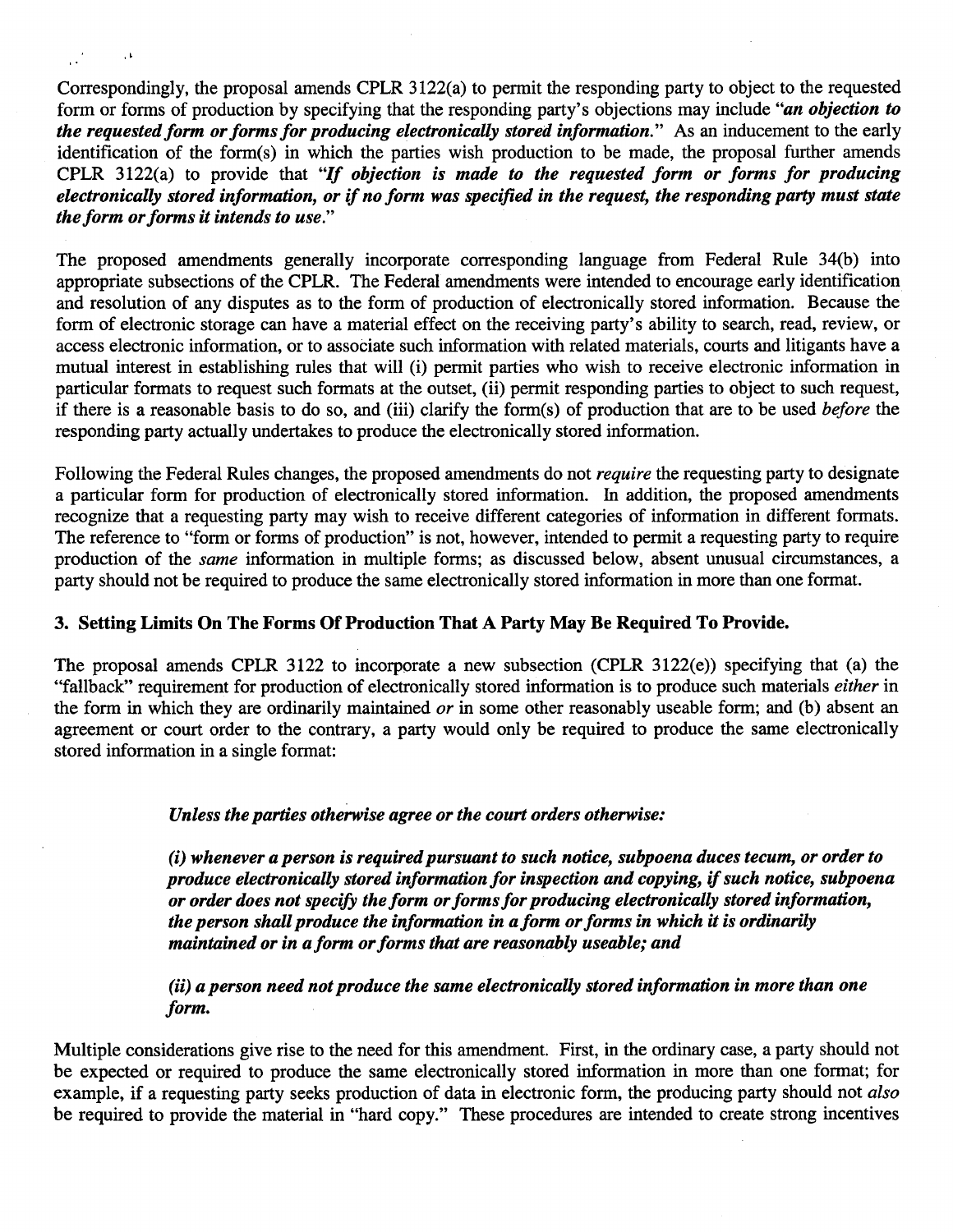for parties to reach agreement on format before production occurs, and to provide a framework for resolving objections if the parties cannot agree on a mutually acceptable format.

Second, although the cases have recognized that a party ordinarily may not be required to *create* material that did not previously exist for purposes of production, special considerations often lead a producing party to choose to convert electronically stored information into a new format for purposes of responding to discovery. One essential difference between "documents" and "electronically stored information" is that the latter category often incorporates "metadata" which, while not readily apparent to the reader, may nonetheless reveal many particulars about the creation and modification of the information. Such hidden information may substantially increase the costs and risks of dealing with electronic discovery, because (i) on the one hand, if a document is produced in a format with its metadata intact, it may reveal client confidences or the substance of privileged communications; but (ii) on the other hand, a comprehensive review of the metadata associated with potentially relevant electronic materials may substantially increase the costs of discovery for a producing party. As a result, many practitioners decline to produce electronically stored information "in the form in which it is ordinarily maintained,"<sup>3</sup> preferring instead to convert documents into some other reasonably useable format that will not contain all of the metadata associated with the data in its original form. The proposed amendment is intended to facilitate this approach, in order to avoid the evidentiary and ethical problems associated with production of metadata. As with the Federal Rule, the specification that such materials be produced in "reasonably useable" format is intended to mean that (i) the chosen format should not be more difficult or burdensome for the requesting party to use efficiently in the litigation, and (ii) if the information is searchable in its native format, the information should not be produced in a format that removes or significantly downgrades this feature.

It should be noted that the foregoing procedures governing the format of production may be modified in any case where the parties so agree or the court so orders. Thus, for example, in cases involving only modest amounts of discovery with no need for electronic searching capability, the parties might reasonably agree (or the court might require) that electronic documents or emails might be produced in hard copy rather than in electronic form. Conversely, in more complex cases, parties might reasonably choose to convert all Conversely, in more complex cases, parties might reasonably choose to convert all electronically stored materials into one or more agreed formats, so as to facilitate their accessibility through a shared data facility.

# 4. Procedures For Addressing Relatively Inaccessible Electronically Stored Information.

The proposal amends CPLR 3122(a) to provide (i) a presumptive limitation on disclosure of electronically stored information that is not reasonably accessible and (ii) a procedure for determining disputes as to whether electronically stored information is, in fact, reasonably accessible, and for ascertaining whether and under what circumstances such information may nonetheless be subject to disclosure.

Specifically, the proposal amends CPLR 3122(a) to provide that

## *[a] party or person need not provide discovery of electronically stored information from sources that the party identifies as not reasonably accessible because of undue burden or cost,*

and to further provide that

 $\rightarrow$ 

<sup>&</sup>lt;sup>3</sup> See also NYSBA Ethics Op. 782 (Dec. 8, 2004) (counseling that the transmission of electronically created documents may violate ethical prohibitions on the disclosure of a client's confidences or secrets).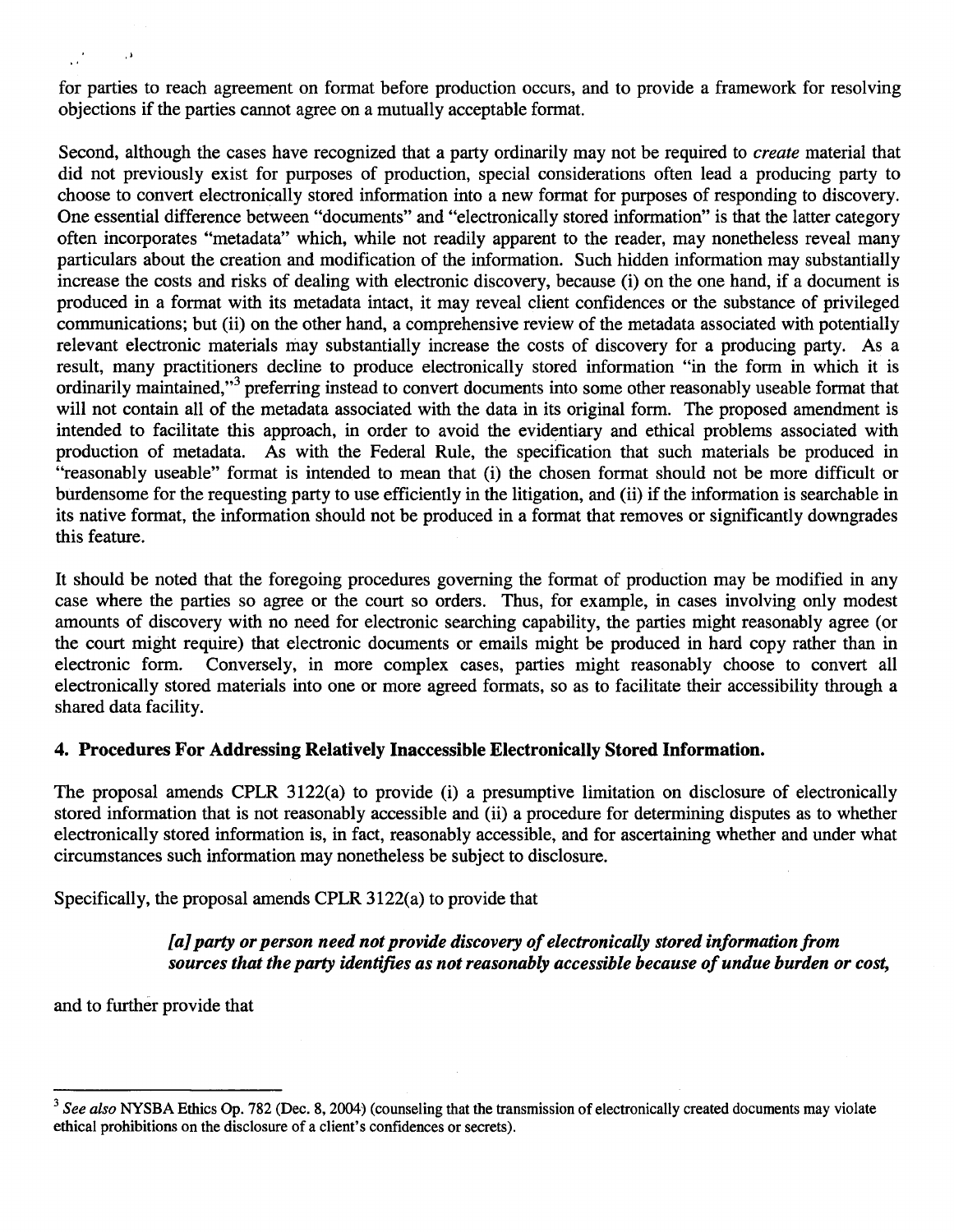" is a second contract of the contract of the contract of the contract of the contract of the contract of the c<br>I *[o]n a motion to compel disclosure under rule 3124 or section 2308 or for a protective order* 

 $\mathcal{L}$ 

*under section 3103 or section 2304 involving electronically storedi information identified as not reasonably accessible, the party or person from whom discovery is sought must show that the information is not reasonably accessible because of undue burden or cost. If that showing is made, the court may nonetheless order disclosure from such sources* if *the requesting party shows good cause therefor. In ordering such disclosure the court may make any order permitted under section 3103, including an order specifying conditions for the disclosure.* 

i The proposed amendment is similar to the 2006 amendments to Federal Rule 26(b)(2)(B). As noted in the Advisory Committee comments accompanying those amendments, "some sources of electronically stored information can be accessed only with substantial burden and cost," and in particular cases this may make the information not reasonably accessible. Such instances may arise, for example, in cases where parties seek disclosure of information stored on backup tapes maintained only for disaster recovery purposes, in circumstances where the restoration of such tapes would require extensive effort and/or expense.

The proposed amendments are intended to (i) help ensure that such questions, are identified and addressed before a producing party is required to incur potentially unwarranted expense, and (ii) to clarify the procedure for courts and litigants to determine whether the disclosure should be required, and the respective burdens that each party bears in that process. In cases where a court concludes that the disclosure would impose undue burdens or costs on the producing party or person and that no countervailing showing of good cause has been made, consistent with New York law, the court may, consistent with CPLR 3103, decline to require disclosure.

The proposal is also intended to make clear that, where a court finds that particular electronically stored information is not reasonably accessible but that, nonetheless, good cause exists to require its disclosure, the court has full authority, pursuant to CPLR 3103, to protect the producing party or person from excessive burdens or costs by imposing conditions on disclosure. Such conditions might include imposing limits on the materials to be produced, requiring testing of limited portions of the information in advance of more extended disclosure, defraying costs that must be incurred in order to access the information (such as costs of engaging forensic experts with the skills necessary to handle such information, or of obtaining access to equipment or software necessary to access the information), and/or other protective measures. *See, e.g., Lipco,* 2004 N.Y. Misc. LEXIS 1337 at \*24-25 (declining to order production of electronic data until requesting party clarifies whether it is willing to bear the cost thereof); *Delta Fin. Corp.,* 819 N.Y.S.2d at 918 (requiring requesting party to pay costs of certain electronic discovery); *Etzion,* 796 N.Y.S.2d. at 846-48 (specifying procedure for copying defendant's hard drives, producing relevant and non-privileged materials contained thereon, and requiring each party to bear the costs of their own experts).

Under the proposed amendment, where a party or person identifies a particular source of electronically stored information as not reasonably accessible, that party or person would not 1 be required to undertake a comprehensive search or review of the source unless so directed by the court, and would not be required to propound specific objections regarding relatively inaccessible material or provide a privilege log identifying each document that was withheld from production. The party seeking disclosure may be entitled to discovery in order to test the claim that the source is not reasonably accessible. In considering whether to require production of information that the court concludes is not reasonably accessible, the court may find helpful the factors identified by the federal Advisory Committee in its comments to the 2006 Amendment to Federal Rule  $26(b)(2).<sup>4</sup>$ 

 $\overline{1}$ 

<sup>4</sup> The Advisory Committee's comment provides as follows:

The decision whether to require a responding party to search for and produce information that is not reasonably accessible depends not only on the burdens and costs of doing so, but also on whether those burdens:and costs can be justified in the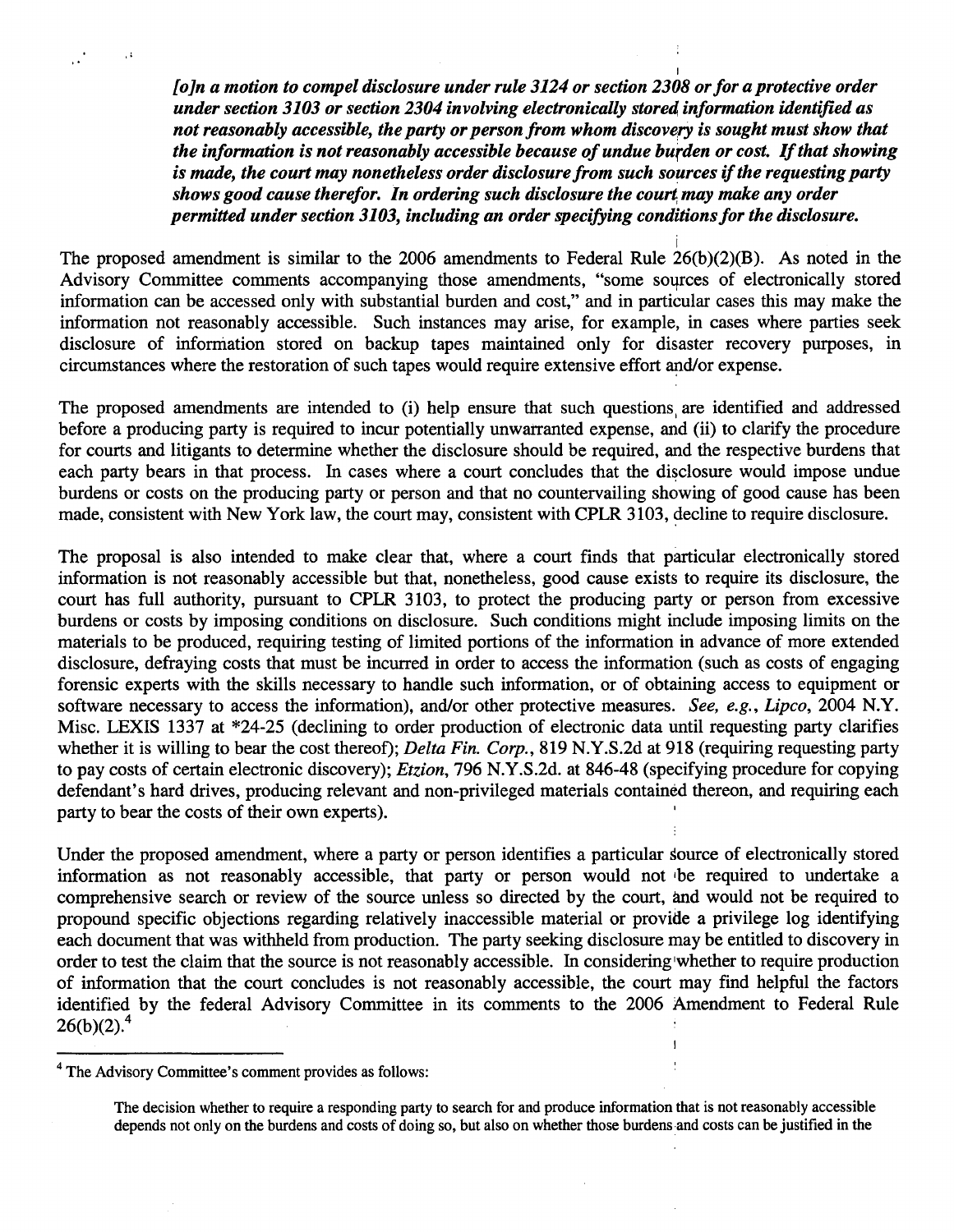# 5. Identification Of Withheld Electronically Stored Information

The proposal amends CPLR  $3122(b)$  – which requires parties withholding documents on grounds of privilege or other recognized exemptions from disclosure - to specify that the requirement to identify withheld materials applies to electronically stored information.

CPLR 3122(b)'s requirement that a producing party identify any materials withheld from production on grounds of privilege or work product immunity is a fundamental check on the integrity of any document production, and if "electronically stored information" is to be treated as a separate category of potentially discoverable information, there is no reason to exempt this category from CPLR 3122(b)'s scope. Needless to say, the proposed changes are not intended, and should not be interpreted as, a requirement that a party who objects to production of particular electronically stored information on grounds of inaccessibility be required to specifically identify each item for which the objection is asserted.

## 6. Requests For Electronically Stored Information In Conjunction With Interrogatories

The proposal amends CPLR 3131 to specify that, as with documents, production of electronically stored information may be requested in conjunction with interrogatories. As electronic communication and recordkeeping has in many instances replaced the use of "hard copy" materials, CPLR 3131's authorization to request production of "papers" or "documents" would lose much of its effect if electronically stored information were excluded from its scope. The amendment is intended to clarify that, while electronically stored information is within the scope of materials that may be requested as an adjunct to interrogatories, this method of discovery should not be used as a means to evade the limitations on e-discovery proposed for inclusion as part of CPLR 3122.

# 7. Limitation On Sanctions For Loss Of Information Through The Routine, Good-Faith Operation Of An Electronic Information System.

The proposal amends CPLR 3126 to include a limit on sanctions in certain instances where information is lost through the routine, good-faith operation of an electronic information system:

# *Absent exceptional circumstances, a court may not impose sanctions on a person for failing to provide electronically stored information lost as a result of the routine, good-faith operation of an electronic information system.*

The proposed change follows a similar amendment to Federal Rule 37. As the drafters of the Federal amendments recognized, electronic information systems routinely make alterations to stored data in ways that are essential to the operation of such systems and are largely irrelevant to the litigation process. The fact of such modifications, so long as they are made as part of the routine operation of the system and are done in good faith, should not be an occasion for sanctions or the threat thereof.

See Advisory Committee Comment, 2006 Amendment to Federal Rule 26(b)(2).

circumstances of the case. Appropriate considerations may include (1) the specificity of the discovery request; (2) the quantity of information available from other and more easily accessed sources; (3) the failure to produce relevant information that seems likely to have existed but is no longer available on more easily accessed sources; (4) the likelihood of finding relevant, responsive information that cannot be obtained from other, more easily accessed sources; (5) predictions as to the importance and usefulness of the further information; (6) the importance of the issues at stake in the litigation; and (7) the parties' resources.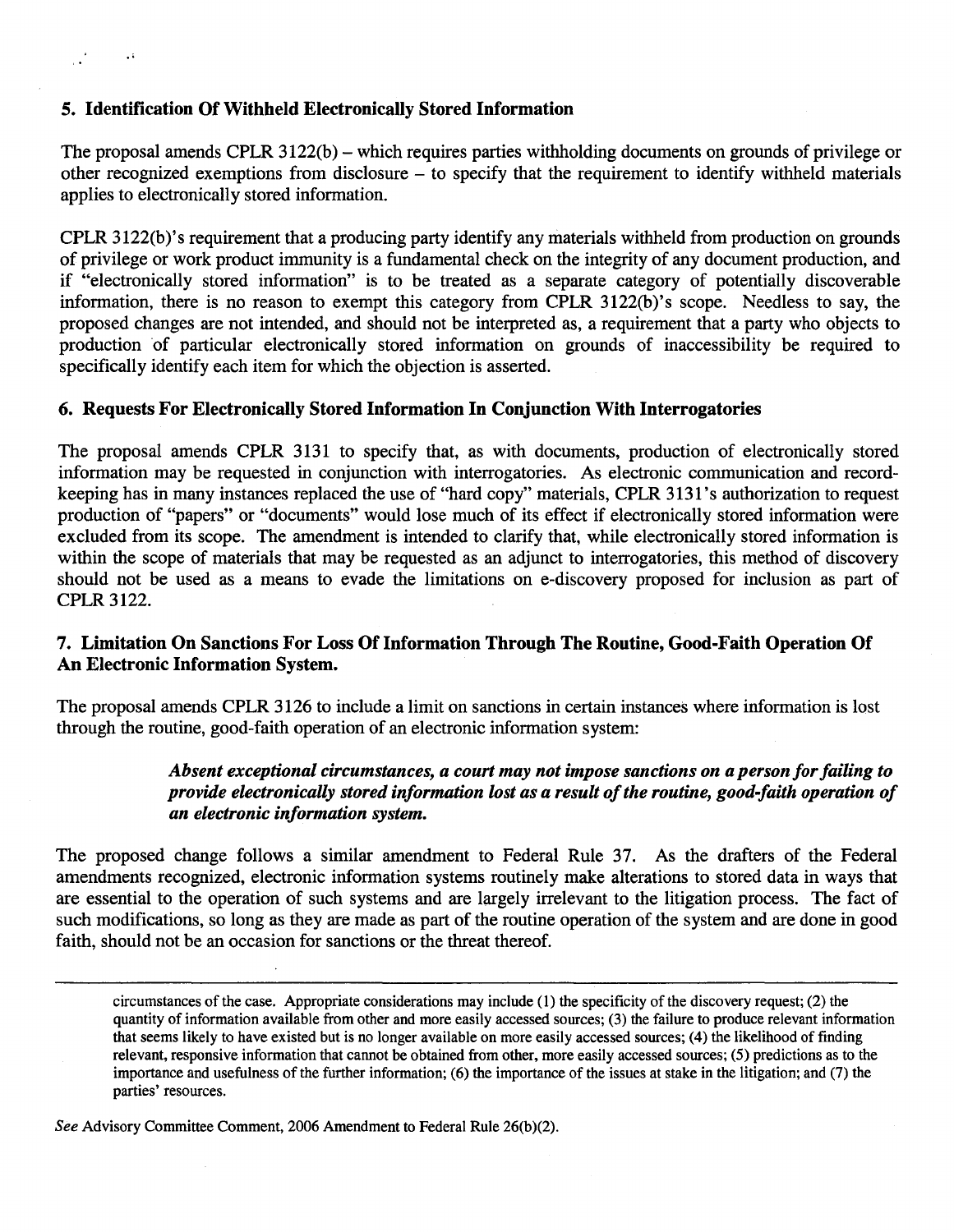#### $\mathcal{L}$

As with the amendment to Federal Rule 37, the proposed amendment is intended only to apply to "good faith" operations. Good faith may require parties, when apprised of a claim, to modify or suspend some features of their electronic information system so as to ensure that, to the extent a preservation obligation applies, relevant materials are not lost. The proposed amendment is not intended to apply to the knowing disposition of relevant information after receipt of notice of a claim, nor should it be interpreted to prevent a litigant or a court, in an appropriate case, from inquiring into particular losses of data other than through the routine, good-faith operation of the information system where such data was kept.

It should be noted that the corresponding Federal provision only limits a court's ability to impose sanctions "under these rules," *i.e.,* under the Federal Rules of Civil Procedure. The Advisory Committee comments note that the protection afforded under Federal Rule 37(f) "does not affect other sources of authority to impose sanctions or rules of professional responsibility." It is submitted that, whether under the CPLR or any other source of judicial authority, a person who acts in good faith should not be sanctioned for such conduct except in truly extraordinary circumstances. Accordingly, the proposed amendment is not limited in its application to sanctions under the CPLR.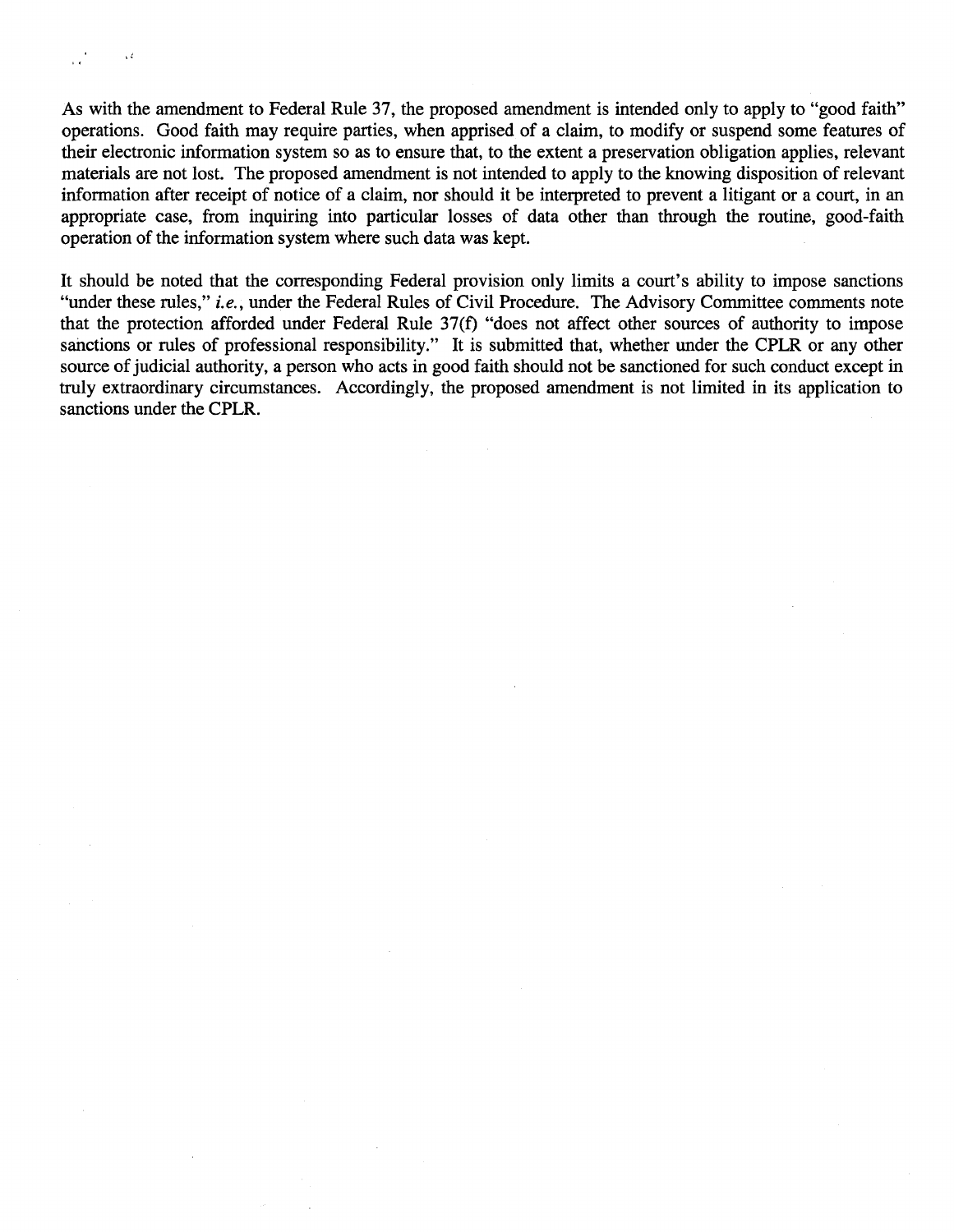# APPENDIX: A COMPILATION OF THE PROPOSED AMENDMENTS TO THE CIVIL PRACTICE LAW & RULES RELATED TO ELECTRONIC **DISCOVERY**

 $\hat{\phi}$ 

 $\overline{a}$ 

(In the following compilation, new material is indicated by *bold italicized text*; deleted material is [braeketed and strieken through].)

#### Rule 3120. Discovery and production of documents and things for inspection, testing, copying or photographing

- 1. After a commencement of an action, any party may serve on any other party a notice or on any other person a subpoena duces tecum:
- (i) to produce and permit the party seeing discovery, or someone acting on his or her behalf, to inspect, copy, test or photograph any designated documents, *electronically stored information,* or any things which are in the possession, custody or control of the party or person served; or
- (ii) to permit entry upon designated land or other property in the possession, custody or control of the party or person served for the purpose of inspecting, measuring, surveying, sampling, testing, photographing or recording by motion pictures or otherwise the property or any specifically designated object or operation thereon.
- 2. The notice or subpoena duces tecum shall specify the time, which shall be not less than twenty days after service of the notice or subpoena, and the place and manner of making the inspection, copy, test or photograph, or of the entry upon the land or other property and, in the case of an inspection, copying, testing or photographing, shall set forth the items to be inspected, copied, tested or photographed by individual item or by category, and shall describe each item and category with reasonable particularity. *The notice or subpoena may specify the form or forms in which electronically stored information is to be produced.*

3. The party issuing a subpoena duces tecum as provided hereinabove shall at the same time serve a copy of the subpoena upon all other parties and, within five days of compliance therewith, in whole or in part, give to each party notice that the items produced in response thereto are available for inspection and copying, specifying the time and place thereof.

4. Nothing contained in this section shall be construed to change the requirement of section 2307 that a subpoena duces tecum to be served upon a library or a department or bureau of a municipal corporation, or of the state, or an officer thereof, requires a motion made on notice to the library, department, bureau or officer, and the adverse party, to a justice of the supreme court or a judge of the court in which the action is triable.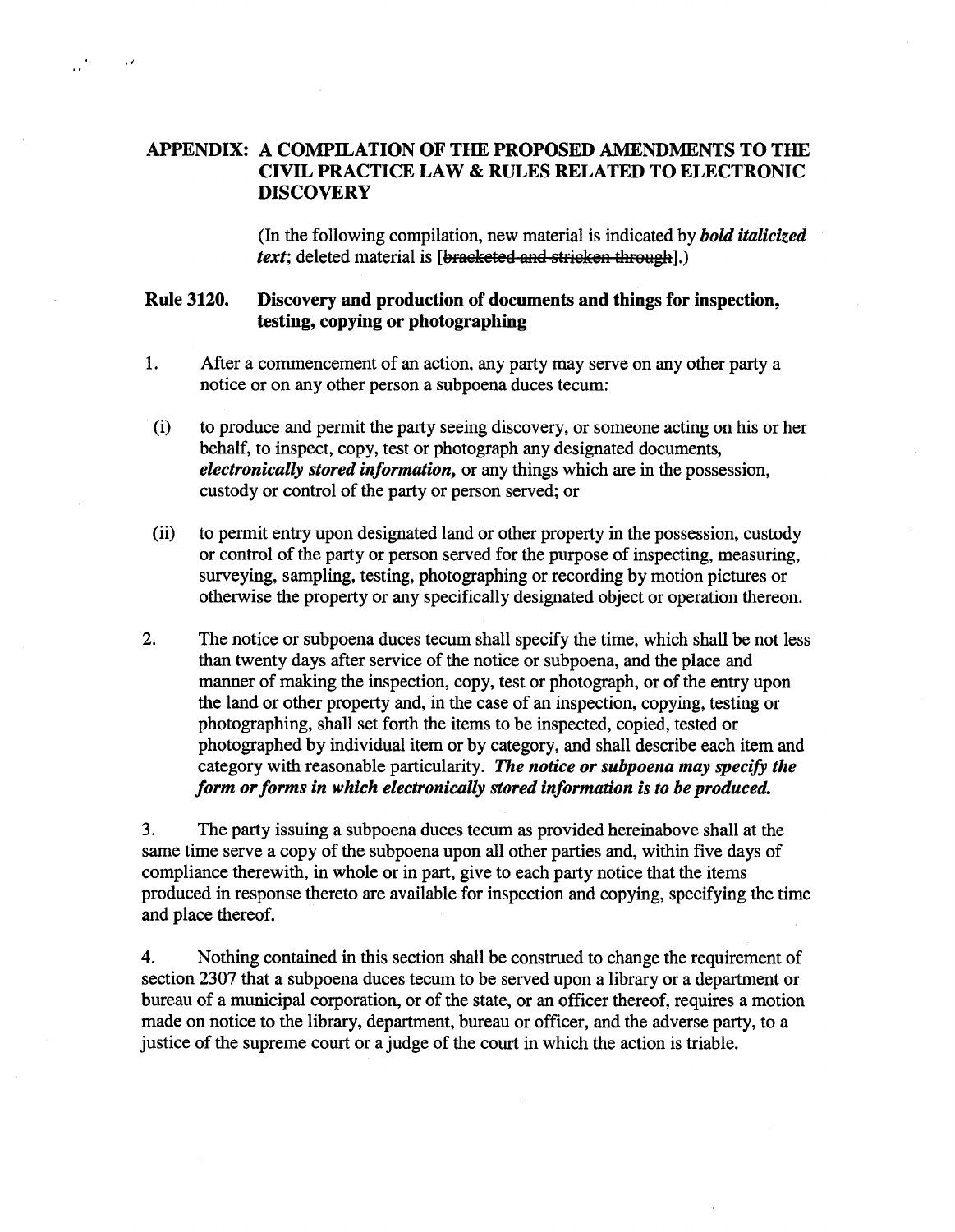#### Rule 3122. Objection to disclosure, inspection or examination; compliance

 $\mathcal{C}$ 

 $\rightarrow$ 

(a) Within twenty days of service of a notice or subpoena duces tecum under rule 3120 or section 3121, the party or person to whom the notice or subpoena duces tecum is directed, if that party or person objects to the disclosure, inspection or examination, shall serve a response which shall state with reasonable particularity the reasons for each objection, *including an objection to the requested form or forms for producing electronically stored information.* If objection is made to part of an item or category, the part shall be specified. *If objection is made to the requested form or forms for producing electronically stored information, or* if *no form was specified in the request, the responding party must state the form or forms it intends to use.* A medical provider served with a subpoena duces tecum requesting the production of a patient's medical records pursuant to this rule need not respond or object to the subpoena if the subpoena is not accompanied by a written authorization by the patient. Any subpoena served upon a medical provider requesting the medical records of a patient shall state in conspicuous bold-faced type that the records shall not be provided unless the subpoena is accompanied by a written authorization by the patient. *A party or person need not provide discovery of electronically stored information from sources that the party identifies as not reasonably accessible because of undue burden or cost.* [The] A party seeking disclosure under rule 3120 or section 3121 may move for an order under rule 3124 or section 2308 with respect to any objection to, or other failure to respond to or permit inspection as requested by, the notice or subpoena duces tecum, respectively, or any part thereof. *On a motion to compel disclosure under rule 3124 or section 2308 or for a protective order under section 3103 or section 2304 involving electronically stored information identified as not reasonably accessible, the party or person from whom discovery is sought must show that the information is not reasonably accessible because of undue burden or cost. If that showing is made, the court may nonetheless order disclosure from such sources* if *the requesting party shows good cause therefor. In ordering such disclosure the court may make any order permitted under section 3103, including an order specifying conditions for the disclosure.* 

(b) Whenever a person is required pursuant to such a notice, subpoena duces tecum or order to produce documents *or electronically stored information* for inspection, and where such person withholds one or more [doeuments] *items* that appear to be within the category of the [doeuments] *materials* required by the notice, subpoena duces tecum or order to be produced, such person shall give notice to the party seeking the production and inspection [of the documents] that one or more such documents *or electronically stored information* are being withheld. This notice shall indicate the legal ground for withholding each such [doeument] *item*, and shall provide the following information as to each such [doeument] *item*, unless the party withholding the [doeument] *item* states that divulgence of such information would cause disclosure of the allegedly privileged information: (1) the type of document *or electronically stored information;* (2) the general subject matter of the [doeument] *item*; (3) the date of the [doeument] *item*; and (4) such other information as is sufficient to identify the [doeument] *item* for a subpoena duces tecum.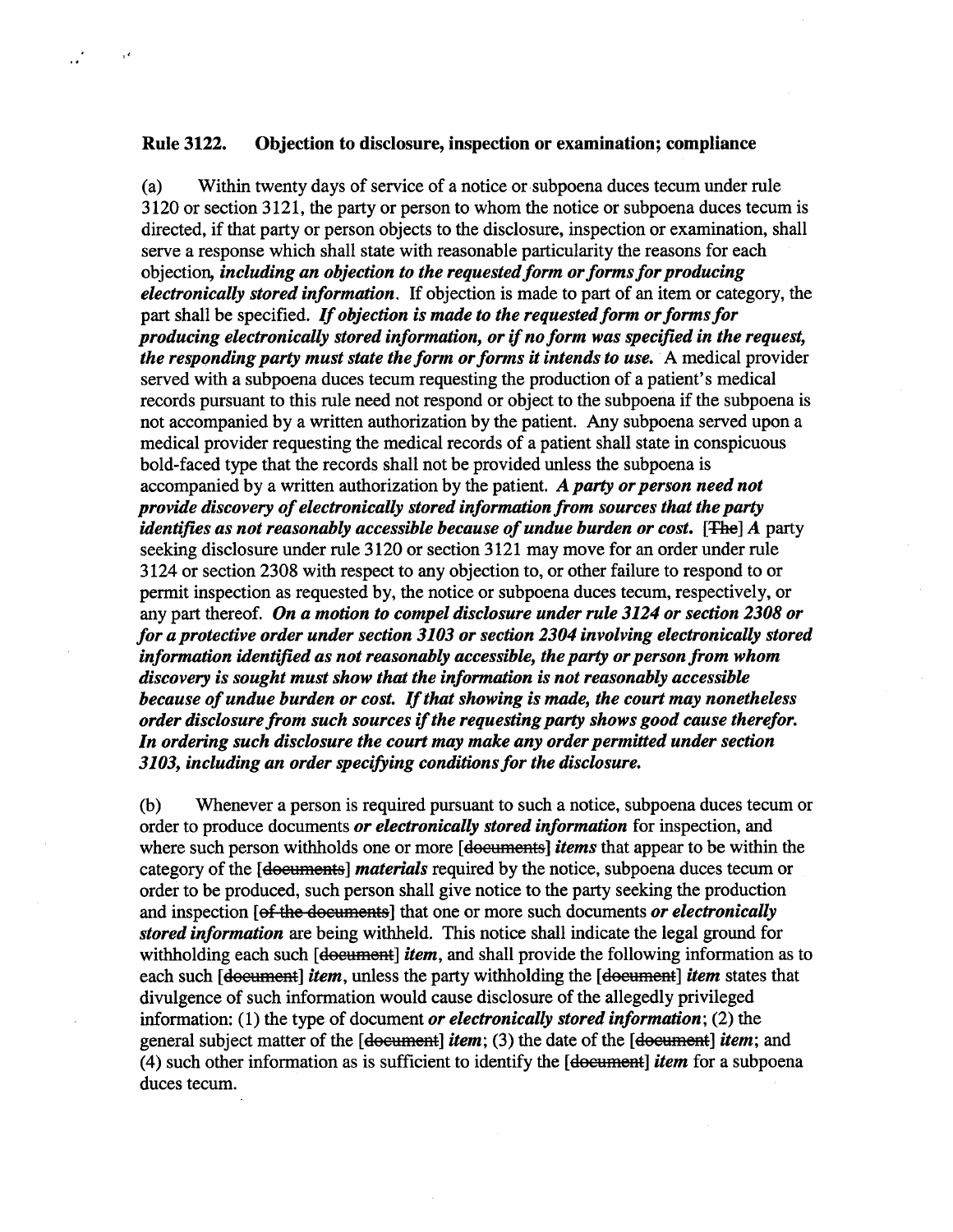( c) Whenever a person is required pursuant to such notice or order to produce documents for inspection, that person shall produce them as they are kept in the regular course of business or shall organize and label them to correspond to the categories in the request.

( d) Unless the subpoena duces tecum directs the production of original documents for inspection and copying at the place where such items are usually maintained, it shall be sufficient for the custodian or other qualified person to deliver complete and accurate copies of the items to be produced. The reasonable production expenses of a non-party witness shall be defrayed by the party seeking discovery.

#### *(e) Unless the parties otherwise agree or the court orders otherwise:*

w

- *(i) whenever a person is required pursuant to such notice, subpoena duces tecum, or order to produce electronically stored information for inspection and copying,* if *such notice, subpoena or order does not specify the form or forms for producing electronically stored information, the person shall produce the information in a form or forms in which it is ordinarily maintained or in a form or forms that are reasonably useable; and*
- (ii) *a person need not produce the same electronically stored information in more than one form.*

#### § 3126. Penalties for refusal to comply with order or to disclose

If any party, or a person who at the time a deposition is taken or an examination or inspection is made is an officer, director, member, employee or agent of a party or otherwise under a party's control, refuses to obey an order for disclosure or wilfully fails to disclose information which the court finds ought to have been disclosed pursuant to this article, the court may make such orders with regard to the failure or refusal as are just, among them:

1. an order that the issues to which the information is relevant shall be deemed resolved for purposes of the action in accordance with the claims of the party obtaining the order; or

2. an order prohibiting the disobedient party from supporting or opposing designated claims or defenses, from producing in evidence designated things or items of testimony, or from introducing any evidence of the physical, mental or blood condition sought to be determined, or from using certain witnesses; or

3. an order striking out pleadings or parts thereof, or staying further proceedings until the order is obeyed, or dismissing the action or any part thereof, or rendering a judgment by default against the disobedient party.